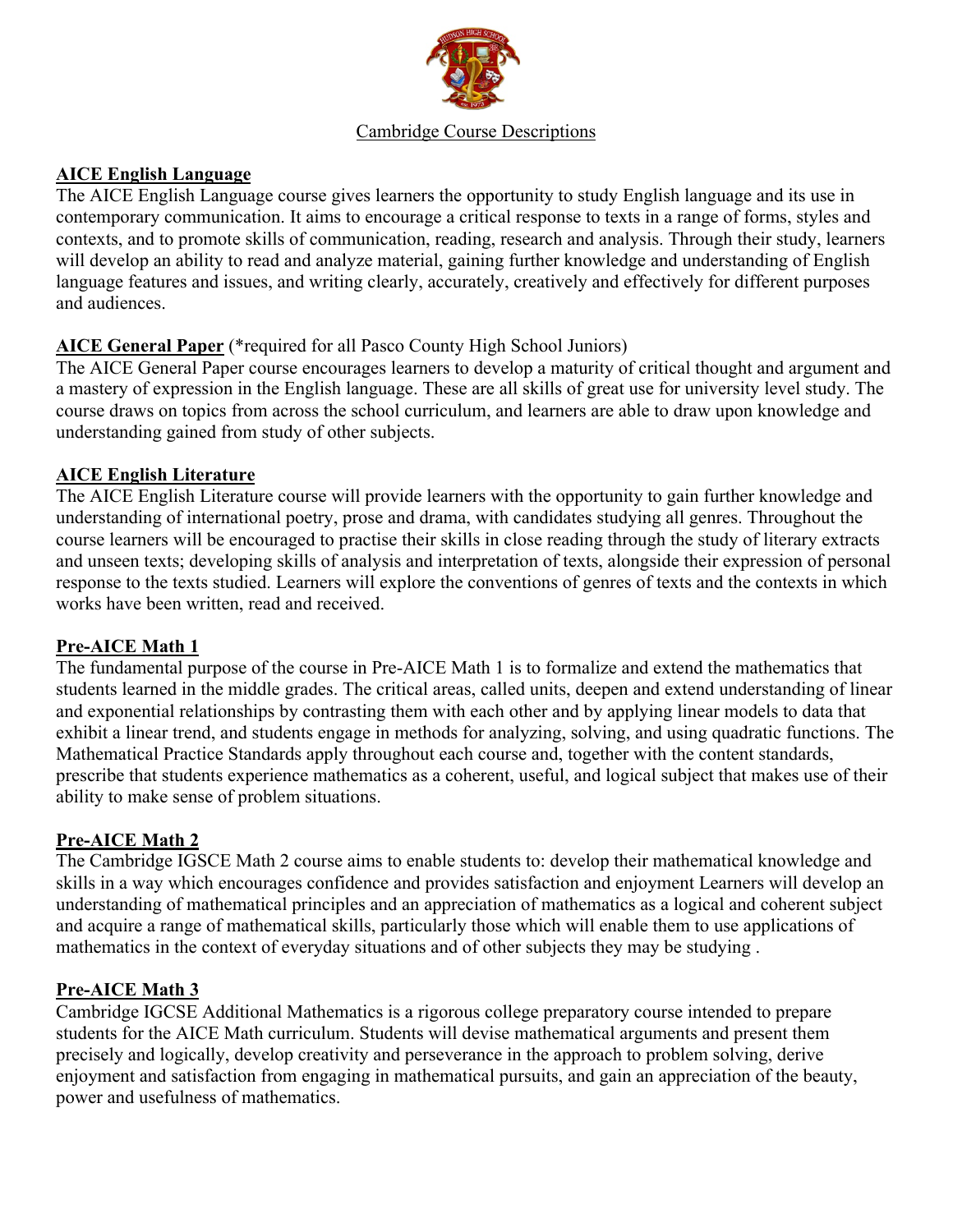# **AICE Math**

The AICE Math course aims are to enable students to: develop the ability to analyse problems logically, recognise when and how a situation may be represented mathematically, identify and interpret relevant factors and select an appropriate mathematical method to solve the problem, use mathematics as a means of communication with emphasis on the use of clear expression, acquire the mathematical background necessary for further study in mathematics or related subjects. Learners will participate in the qualification option of Pure Math (Paper 1) and Probability & Statistics (Paper 5).

## **AICE History**

The AICE U.S. History class focuses on both a student's historical knowledge and on the skills required for historical research. Students learn about cause and effect, continuity and change, similarity and difference, and use of historical evidence as part of their studies. Students will study the American past to develop an understanding of complex historical events and their significance to modern society. By the end of this course, students will be able to assess different interpretations of an argument, formulate their own ideas about a subject, present clear, logical arguments, and evaluate historical evidence.

### **AICE Media Studies**

The AICE Media Studies course offers learners the chance to develop an understanding and appreciation of the place of media in our everyday lives. The course enables learners to take a hands-on approach to the subject. Through the coursework components they create their own media products from planning through to execution. Learners also consider and analyze examples from existing media, examining production processes and technologies and the effects they achieve.

### **AICE Psychology**

Students enrolled in this course develop their appreciation of psychology by exploring the ways in which it is conducted. As part of their studies, learners also review important research; this provides an insight into the ways in which psychology has been applied, thereby leading to a better understanding of key approaches, research methods and issues and debates.

**AICE Global Perspectives & Research** (required for all students in the Cambridge Programme) The AICE Global Perspectives & Research aims to encourage young people to think about and explore issues of global significance. The course enables students to explore and make judgements about global issues of relevance and importance to their own lives. It offers learners opportunities to acquire, develop and apply skills in critical thinking, problem solving, research, communication and collaboration. This course encourages the development within young people of global competency – the ability to define a global problem, reflect and take action.

### **AICE Geography**

The AICE Geography course will allow learners to develop: an understanding of the principal processes operating within physical geography and human geography, an understanding of the causes and effects of change on natural and human environments, an awareness of the usefulness of geographical analysis to understand and solve contemporary human and environmental problems, the ability to handle and evaluate different types and sources of information, and the skills to think logically to present an ordered and coherent argument in a variety of ways

### **Pre-AICE Biology**

With an emphasis on human biology, the Cambridge IGCSE Biology course helps learners to understand the technological world in which they live, and take an informed interest in science and scientific developments. Learners gain an understanding of the basic principles of biology through a mix of theoretical and practical studies. They also develop an understanding of the scientific skills essential for further study at Cambridge International AS Level, which are useful in everyday life. As they progress, learners understand how science is